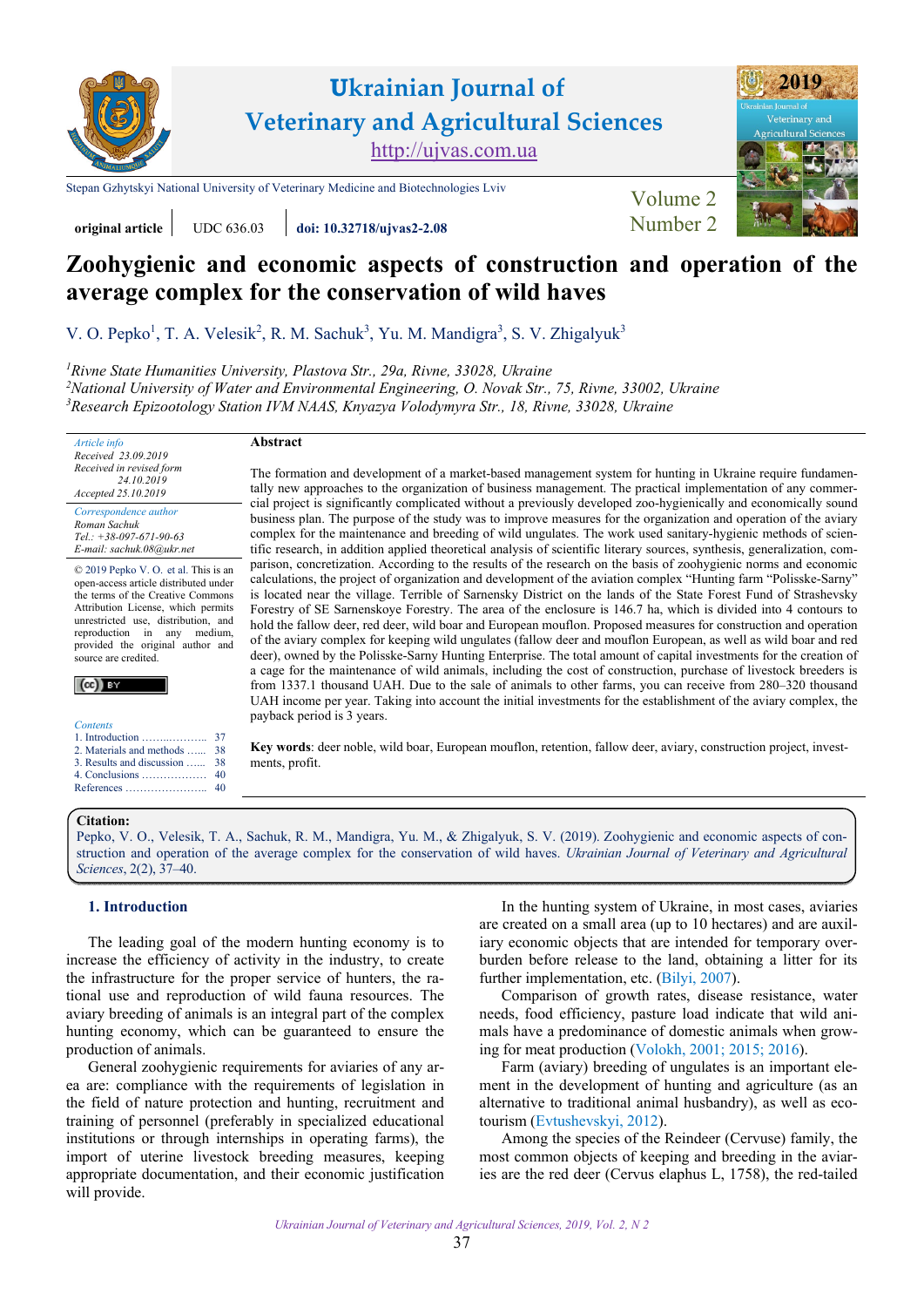<span id="page-1-0"></span>deer (Cervus nippon Temminck, 1838) and the fallow deer (Cervus dama L, 1758).

The intensive breeding of animals, increasing their livestock numbers, productivity and growth rates require the development and implementation of a comprehensive set of measures, which is envisaged by the General Veterinary Prevention Plan (SWF), which is the basis for the development of specific veterinary production technology.

**The purpose of the study** is to improve measures for the organization and operation of the aviary complex for the maintenance and breeding of wild ungulates.

#### **2. Materials and methods**

The experiments were conducted in an aviary complex owned by the "Polisske-Sarny Hunting Enterprise" LLC (Sarny District, Rivne Region) on the basis of effective intensive technology.

The work used sanitary-hygienic methods of scientific research, in addition applied theoretical analysis of scientific literary sources, synthesis, generalization, comparison, concretization ([Pepko, 2019\)](#page-3-0).

#### **3. Results and discussion**

Housing Complex LLC Hunting Farm "Polisske-Sarny" is located near the village. Terrible of Sarnensky District on the lands of the State Forest Fund of Strashevsky Forestry of SE Sarnenskoye Forestry.

The area of the enclosure is 146.7 ha, which is divided into 4 contours to hold the fallow deer, red deer, wild boar and European mouflon. In order to quarantine animals, a quarantine yard of 0.05 hectares has been set up before settling in the aviary.

For the construction of the enclosure enclosure used a special enclosure, mounted on wooden poles and buried in the ground by 30 cm height of the enclosure is 2.7 m. and immersed in the soil to a depth of 1 m. Previously, the part of the mesh that is immersed in the soil is treated with anticorrosion agents. This prevents the entry into the enclosure of predators (stray dogs, foxes, etc.). When constructing the enclosure, it is necessary to keep the fire breaks laid during the forest management.

In the aviary there are 5 salt pans and 5 feeders, 3 livestock, a line of small minibuses. For the aviary service gates (for the passage of motor vehicles) and doors (for passage of people) are provided, a stationary guard post is equipped. There are barriers in front of the gates and doors.

Therefore, at the initial stage of operation of the aviary complex, it is necessary to attract investments for the construction of the fence, purchase of livestock, remuneration of staff involved in the respective works, transportation costs, etc (Table 1).

The total amount of capital investments for the creation of a cage for keeping wild ungulates, including the cost of construction, purchase of livestock of the captives is from 1337.1 thousand UAH.

On the basis of aviary-based monitoring studies for wild ungulates MSK "Sokil" of Rivne region and SE "Hunting farm "Zvirivske" in conditions of aviary hold of fallow deer prefers willow  $(60.0-65.0\% \text{ of eating})$ , rowan  $(28.0-$ 30.0 %), and wild red (11.0–15.0 %). The share of spruce in the deer diet is negligible, alder is not used at all.

For the European Mouflon diet, there are herbaceous plants of the Cereal and Osaceous families, shoots of coniferous and deciduous species on the farm.

## **Table 1**

Expenses for initial investments of the organization of the aviary complex

| Name of expenses            | Quantity, | Cost, thousand |
|-----------------------------|-----------|----------------|
|                             | items     | UAH            |
| Columns for a fence         | 1747      | 113.6          |
| Fence (fixed node mesh)     |           | 466.5          |
| Goal                        | 7         | 21.0           |
| Additional elements<br>- of |           |                |
| metal structures<br>(wire,  |           | 26.0           |
| angle, etc.)                |           |                |
| Operation of transport,     |           | 75.0           |
| other equipment             |           |                |
| Male fallow deer, deer,     | 9         | 130.0          |
| mouflon (total)             |           |                |
| Female fallow deer, deer,   | 27        | 380.0          |
| mouflon (total)             |           |                |
| Male boar (total)           | 3         | 15.0           |
| Female fallow deer, deer,   | 9         | 50.0           |
| mouflon (total)             |           |                |
| Remuneration of workers     | 5         | 60.0           |
| Total                       |           | 1337,1         |

For the boar as well as in the "Sokil" MSC of Rivne region, SE "Zivirske" Hunting Enterprise and "Polisske-Sarny" Hunting Enterprise LLC there is a wide range of feeds, which naturally includes agricultural crops (potatoes, beets, corn, sunflowers, etc.), acorns, plant rhizomes, animal feed – insect larvae, earthworms, shellfish, and more.

In the stands of forest lands, which are part of the aviary, the dominant species are willow, mountain ash, wild cherry, birch and pine with inclusions of alder belonging to medieval and arriving plantations without undergrowth and undergrowth.

According to the project of organization and development of the open-air complex of the hunting company "Polisske-Sarny", the joint holding of the fallow deer and the European mouflon is provided, as well as separate (mono-type aviaries) for wild boar and red deer. The number of fallow deer in the aviary is 20 heads, and in the case of intensive feeding – 40 heads for the ratio of males and females 1 : 3. Subject to the appropriate organization of feeding in this aviary, it is possible to keep 20–35 European mouflon individuals. The number of deer and wild boar is 40 heads of each species in the enclosure. In the case of intensive feeding, the livestock population of these animals can be increased to 60 heads, respectively.

Such conditions indicate the need to improve the natural forage base by sowing one- and perennial forage crops.

The ration feed of the fallow deer in the enclosure of "Polisske-Sarny" Hunting Farm will consist of the following components:

1. Natural branch feed (cut-off residues formed during the harvesting of wood);

2. Pastures for crops (clover, alfalfa, oats);

3. Corn grain and grain mix (corn, oats, etc.);

4. Mineral feeding (salt-lizun);

5. Hay, hay and the like.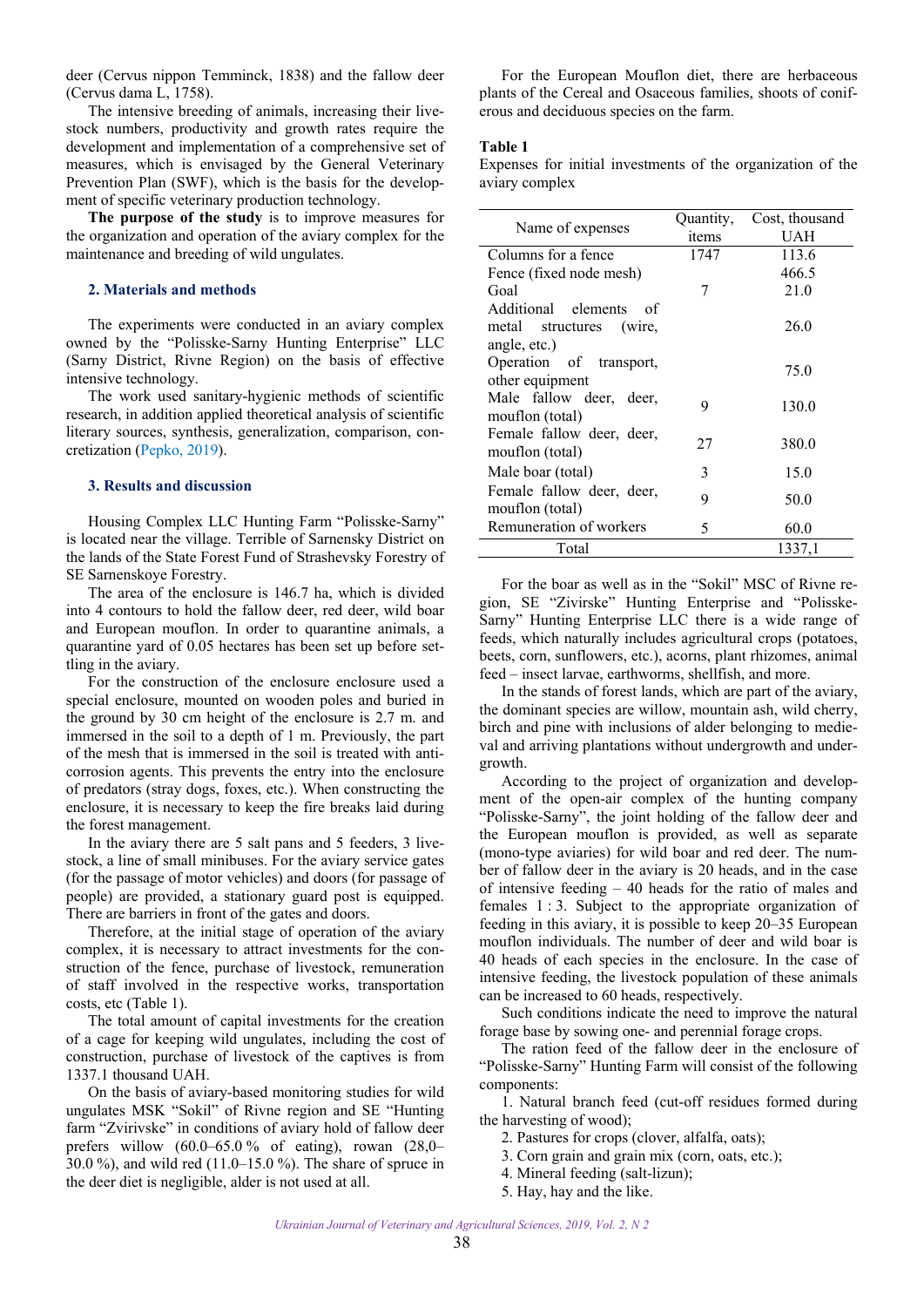In the middle of the aviary will be created forage fields with a total area of 3.5 hectares, of which 2.7 hectares – clover, 0.3 hectares – oats; 0.5 ha – pasture ryegrass.

The optimal composition of grain mixtures for feeding fallow deer and deer contains 60–65 % oats, 5–10 % wheat and 25–30 % corn. It is desirable to crush grain before feeding [\(Kozlov & Ovechkina, 2016\)](#page-3-0).

Volumes of grain mix necessary for feeding the livestock of fallow deer, deer noble and mouflon in the aviary of LLC "Hunting economy "Polisske-Sarny" (under normal and intensive feeding conditions) in the winter and summer periods (as recommended by [Kozlov & Ovechkina, 2016](#page-3-0)) are shown in Tables 2 and 3.

The amount of grain mix required for feeding wild boar in the Polissye-Sarny hunting lodge (under normal and intensive feeding) in winter and summer ([Kozlov &](#page-3-0)  [Ovechkina, 2016](#page-3-0)) is summarized in Table 4.

The cost of grain required for year-round retention of deer, fallow deer and boars (UAH/1 head) in the aviary with intensive feeding is given in Table 5.

#### **Table 2**

Volumes of grain mix necessary for feeding the livestock of fallow deer in the enclosure of "Polisske-Sarny" Hunting Farm

|                           | Winter (210 days)              |                                            | Summer period (155 days) |                                |                                                          | For the year (total)            |
|---------------------------|--------------------------------|--------------------------------------------|--------------------------|--------------------------------|----------------------------------------------------------|---------------------------------|
|                           |                                |                                            |                          | The number of heads is 20      |                                                          |                                 |
| Grain                     | Grain consump-<br>tion, kg/day | The cost of<br>grain mixture<br>by 1 goal. | Grain                    | Grain consump-<br>tion, kg/day | The cost of grain mix-<br>ture by 1 goal. per day,<br>kg | Grain consump-<br>tion, kg/year |
| Oat                       | 16                             | 0.8                                        | Oat                      | 12                             | 0.6                                                      | 5220                            |
| Maize                     | 10                             | 0.5                                        | Maize                    |                                | 0.25                                                     | 2875                            |
| Wheat                     |                                | 0.25                                       | Wheat                    |                                | 0.1                                                      | 1360                            |
| Total:                    | 31                             | 1.55                                       | Total:                   | 19                             | 0.95                                                     | 9455                            |
| The number of heads is 40 |                                |                                            |                          |                                |                                                          |                                 |
| Oat                       | 32                             | 0.8                                        | Oat                      | 24                             | 0.6                                                      | 10440                           |
| Maize                     | 20                             | 0.5                                        | Maize                    | 10                             | 0.25                                                     | 5750                            |
| Wheat                     | 10                             | 0.25                                       | Wheat                    | 4                              | 0.1                                                      | 2720                            |
| Total:                    | 62                             | 1.55                                       | Total:                   | 38                             | 0.95                                                     | 18910                           |

#### **Table 3**

Volumes of grain mix required for feeding deer herds of noble animals in the enclosure of "Polisske-Sarny" Hunting Farm

|                           | Winter (210 days)              |                                            | Summer period (155 days) |                                |                                           | For the year (total)          |  |
|---------------------------|--------------------------------|--------------------------------------------|--------------------------|--------------------------------|-------------------------------------------|-------------------------------|--|
|                           | The number of heads is 40      |                                            |                          |                                |                                           |                               |  |
| Grain                     | Grain consump-<br>tion, kg/day | The cost of<br>grain mixture<br>by 1 goal. | Grain                    | Grain consump-<br>tion, kg/day | The cost of grain mix-<br>ture by 1 goal. | Grain consumption,<br>kg/year |  |
| Oat                       | 32                             | 0.8                                        | Oat                      | 24                             | 0.6                                       | 10440                         |  |
| Maize                     | 20                             | 0.5                                        | Maize                    | 10                             | 0.25                                      | 5750                          |  |
| Wheat                     | 10                             | 0.25                                       | Wheat                    | 4                              | 0.1                                       | 2720                          |  |
| Total:                    | 62                             | 1.55                                       | Total:                   | 38                             | 0.95                                      | 18910                         |  |
| The number of heads is 60 |                                |                                            |                          |                                |                                           |                               |  |
| Oat                       | 48                             | 0.8                                        | Oat                      | 36                             | $0.6^{\circ}$                             | 15660                         |  |
| Maize                     | 30                             | 0.5                                        | Maize                    | 15                             | 0.25                                      | 8625                          |  |
| Wheat                     | 15                             | 0.25                                       | Wheat                    | 6                              | 0.1                                       | 4080                          |  |
| Total:                    | 83                             | 1.55                                       | Total:                   | 57                             | 0.95                                      | 28365                         |  |

#### **Table 4**

Volumes of grain mix required for feeding wild boar in the aviary of "Polisske-Sarny" Hunting Farm

|                           | Winter $(210 \text{ days})$    |                                            | Summer period (155 days) |                                |                                           | For the year (total)          |  |  |
|---------------------------|--------------------------------|--------------------------------------------|--------------------------|--------------------------------|-------------------------------------------|-------------------------------|--|--|
|                           | The number of heads is 40      |                                            |                          |                                |                                           |                               |  |  |
| Grain                     | Grain consump-<br>tion, kg/day | The cost of<br>grain mixture<br>by 1 goal. | Grain                    | Grain consump-<br>tion, kg/day | The cost of grain mix-<br>ture by 1 goal. | Grain consumption,<br>kg/year |  |  |
| Oat                       | 60                             | 1.5                                        | Oat                      | 60                             | 1.5                                       | 21900                         |  |  |
| Maize                     | 28                             | 0.7                                        | Maize                    | 28                             | 0.7                                       | 10220                         |  |  |
| Total:                    | 88                             | 2.2                                        | Total:                   | 88                             | 2.2                                       | 32120                         |  |  |
| The number of heads is 60 |                                |                                            |                          |                                |                                           |                               |  |  |
| Oat                       | 90                             | 1.5                                        | Oat                      | 90                             | 1.5                                       | 32850                         |  |  |
| Maize                     | 42                             | 0.7                                        | Maize                    | 42                             | 0.7                                       | 15330                         |  |  |
| Total:                    | 132                            | 2.2                                        | Total:                   | 132                            | 2.2                                       | 48180                         |  |  |